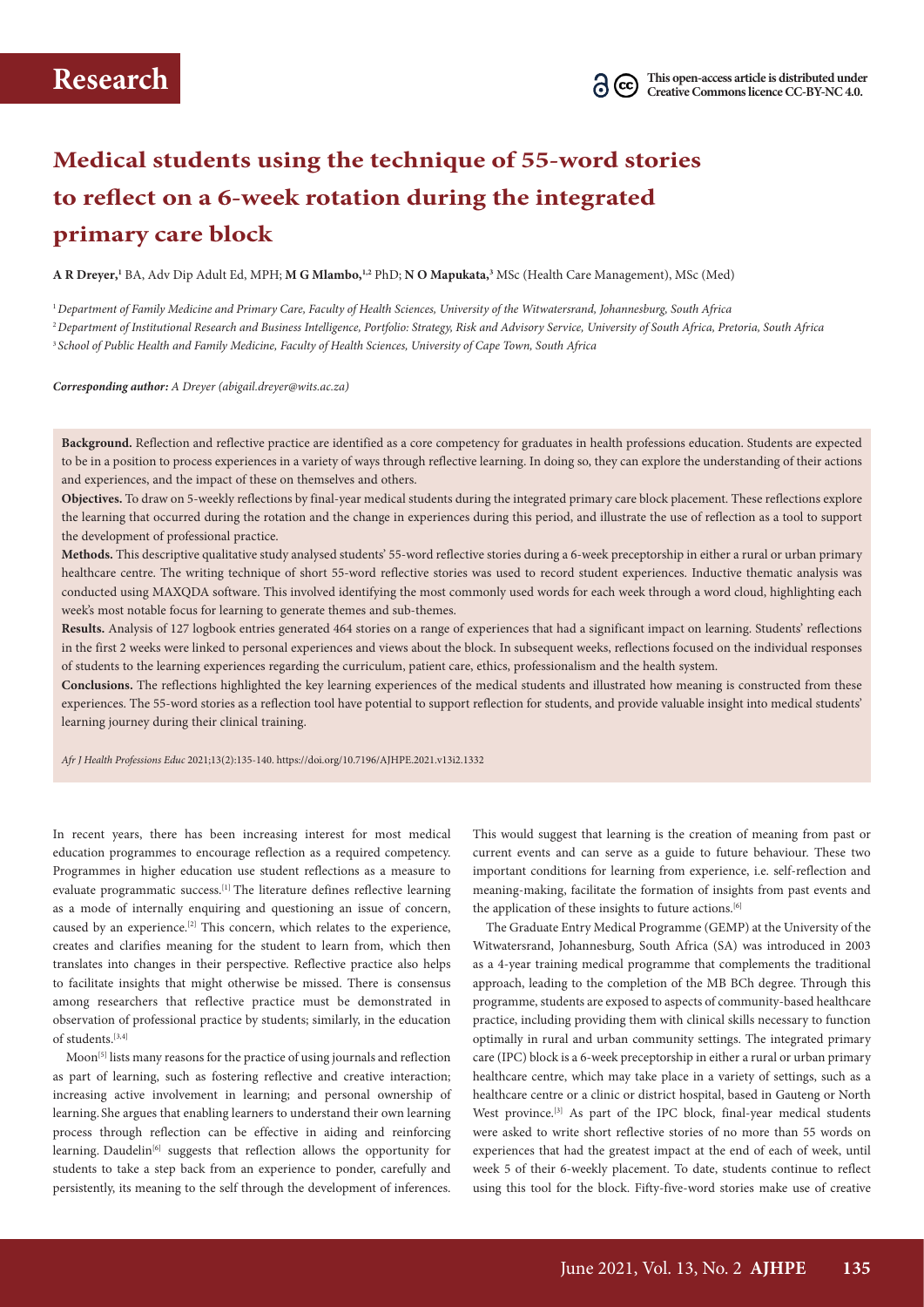writing elements of prose.<sup>[7]</sup> The stories consist of 55 words and take on a poetic expression. This creative writing technique was first introduced in 1986 at an independent alternative weekly newspaper in California, USA, as part of a writing competition.

A 55-word story challenges one to pack in a lot in just a few words and has a structure, with 4 elements:[7]

- The **setting** is any place where the story is told. It can be the consultation room, the hospital or any space, including your mind.
- One or more **characters** can be the patient, self or even an inanimate object.
- **• Conflict** involves an event, which could be a fear, fight, conspiracy, reason or even silence.
- **• Resolution** is a solution that concludes the story, giving the reader a good message or summary.

Box 1 details how Fogarty<sup>[7]</sup> proposes that a 55-word story should be written.

According to Fogarty, there is the gain of understanding of key moments for the writers and readers. There is also the gain of the healing arts in the shortness of the pieces, which adds to the impact of writing and reading.

### **Objectives**

This article draws on 5-weekly reflections by final-year medical students during the IPC block placement. The reflections determine the student learning that occurred during the rotation and the change in experiences during this time, and illustrates the use of reflection as a tool to support the development of their professional practice.

## **Methods**

### **Design**

This descriptive qualitative study analysed 55-word reflective stories by medical students during a 6-week rotation. Students had to complete a

- 1. Think of a compelling story based on your experience (as clinician, patient, other?).
- 2. Write down everything you can think of.
- 3. Don't edit, just write (phrases, words, key chunks of memory).
- 4. Put it away (optional and can be done at any time between #2 and finishing).
- 5. Read over your writing and begin to clarify the idea or storyline that you want to convey.
- 6. Begin editing, sometimes ruthlessly.
- 7. Share your work with others for reactions and feedback.
- 8. Keep editing until you get to 55 words. Use your word counter, and also double check manually.
	- a. Title doesn't contribute to word count but shouldn't be more than 7 words.
	- b. Contractions count as single words.
- c. Eliminating articles (the, a, an) can help with word count.
- 9. If you cannot cut enough words, you probably have material that either would lend itself to a longer essay or become multiple 55-word stories.
- 10. Given the brevity, formatting can make a big difference. Experiment with line length, indentations, hanging indents, and other use of white space.

section in their logbook, which required them to reflect on a weekly basis by writing 55-word reflective stories, recording their experiences of all learning activities, such as clinical skills.

#### **Population and data collection**

We used the data collected during the 2014 academic year as part of the IPC block placement. All final-year medical students participating in the IPC block placement were required to document 55-word reflective stories as part of the logbook. A total of 127 students submitted their reflective weekly stories for 5 weeks of the 6-week block. Box 2 shows the instruction as it appears in the logbook. The weekly reflective stories had no specific instruction regarding the details that should be included.

#### **Data analysis**

A total of 464 stories that were documented during one academic year (2014) were thematically coded and analysed using MAXQDA software version 11 (VERBI Software, Germany). Through an interactive inductive reasoning approach, the authors analysed each story to understand whether the reflective process influenced the learning experience or if it contributed to the development of professional practice of the students. The spelling and grammar of the stories were not subjected to an editing process. A word cloud was generated weekly to identify the most commonly used words in each week as an illustration of the most notable focus for learning. The most prominent words in the word cloud provided the themes to group the stories. Stories were then separated based on whether there was a positive or negative tone. All authors completed this process of coding to ensure intercoder reliability. Fig. 1 summarises the coding process. Direct quotations from students were used to support the identified themes.

### **Ethical approval**

We received approval for the ongoing evaluation of the IPC block from the **Box 1. How to write a 55-word story**<sup>[7]</sup> Wits Human Research Ethics Committee (ref. no. M1311162). The section

#### **Box 2. Instruction to students as it appears in the logbook Reflective stories**

At the end of each of week, until week 5, write a short reflective story about any experience that made the biggest impact on you in that week. This can be anything about your experiences on the site, clinical experiences, consultations, interactions with staff, home visits, referrals, etc. The story should not be more than 55 words, thus forcing you to focus very clearly on the key issues and to crystallise your experience. (See Guide for details and examples.)



*Fig. 1. Coding process for 55-word stories.*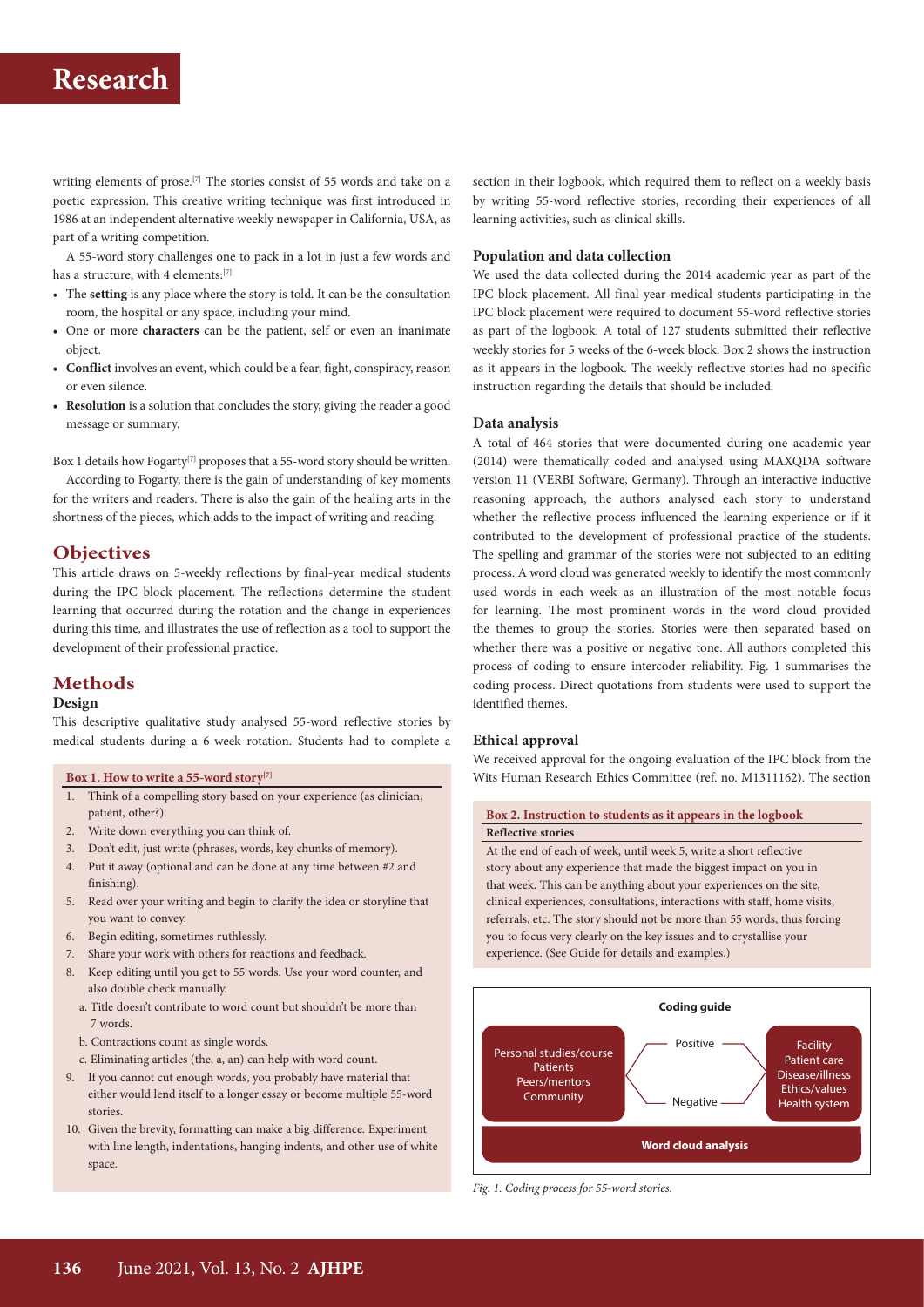on reflective stories that forms part of this study was not used as part of the overall assessment of students. No biographical details of the students were captured for the study. Data analysis was conducted independently of the assessment of the programme.

### **Results**

In total, 5 weekly reflections from 127 students were captured. Through consensus, the identified major themes oscillated between person- or patientcentred reflections, and influences on students' reflective practice. The coding process revealed two major shifts that had a positive and negative tone.

In week 1, the response rate was 75.6% (*n*=96). In week 2, there was a notable decline in the response rate at 66.1% (*n*=84). In the 2 follow-up weeks, the response rate was 74.8% for week 3 (*n*=95) and 74.8% for week 4 (*n*=94). During the last week of the reflections (week 5), the response rate was 74%  $(n=94)$ . We hypothesise that the variation in the number of submitted reflections is attributed to the focus on placement objectives and adjustment of having to meet the demands of a clinical rotation. The maximum effort in week 3 is attributed to an adjustment to the setting, clarity on the objectives of the block and confidence that the placement would prepare students for the examination that is completed at the end of the rotation.

#### **Positive/negative shifts in reflective stories**

The positive/negative shifts during the 5 weeks are presented in Fig. 2. Interestingly, the positive shift illustrated the impact on learning in weeks 2 - 4, when students were clearly focused on their objectives and the learning that is provided in the placement.

#### **Personal/patient shifts in reflective stories**

During the 5 weeks, there was a significant shift in the focus on the reflective stories. In week 1, the stories focused more on the personal experiences of adjusting to being in clinical settings outside of the academic training complex. From week 2, the stories were significantly more patient centred. A word cloud was generated by capturing words that suggested patientfocused reflections. Initially, students submitted a rather personalised viewpoint in their reflections. A shift became evident as students began to prioritise patients (Fig. 3).

#### **Influences on students' reflective practice**

The first dominant theme related to personal reflections had 4 sub-themes, i.e. studies/course, patients, peers/mentors and community.

The second dominant theme related to the facility; it had 5 sub-themes, i.e. facility, patient care, disease/illness, ethics/values and health system.

The narrative accounts provided by students on their commitment to their chosen profession often focused on personal factors, such as peer companionship and independence. Students indicated the importance of peer companionship ‒ especially at the beginning of a block ‒ as a determining factor for looking forward to providing service. The excerpt below shows the initial feelings of a student regarding the block, which later changed when peer companionship was realised:

'Krugersdorp, Muldersdrift. Sounds foreign. And strange. I got my Wits survival kits, so I hope to God I'll be fine. My initial thoughts on the IPC block. But oh, how wrong I was! Actually truly impressed and loving it. Our group is really amasing, and it seems like I'm definitely going to enjoy this block.'

'Infectious smiles filling the waiting area. A pleasant change from grumpy, ill faces that we are usually exposed to. Working in the well-baby clinic



*Fig. 2. Positive/negative shifts in reflective stories.*



*Fig. 3. Personal/patient shifts in reflective stories.* 

provided a different sense of satisfaction. Providing immunisations and cheerful chatter left me feeling unusually positive, as opposed to the negativity often associated with many of our hospital cases.'

Peer companionship appeared to be strikingly important, as it allowed students to appreciate who they were, as they reported similar experiences together:

'Settling in to our new home for 5 weeks. I learn all about my new roommates. Sharing where we grew up, went to school and what drives us. Understanding the different reasons for studying medicine. Looking forward to experiencing the highs and lows together. What a good start to our 3rd block this year.'

A feeling of independence also influenced students' commitment to the practice of medicine. Although challenging at first, students enjoyed managing patients and providing the necessary treatment, while also assuming the role of a doctor. This point is echoed by one of the students:

'Beginning to love this block. Every day is an adventure for me filled with great learning experience. I feel like a qualified doctor in my own consultation room dispensing medication and writing sick notes. It is really exciting to be a part of the primary healthcare team.'

As the role of a doctor is assumed, the need to be familiar with the content becomes more evident: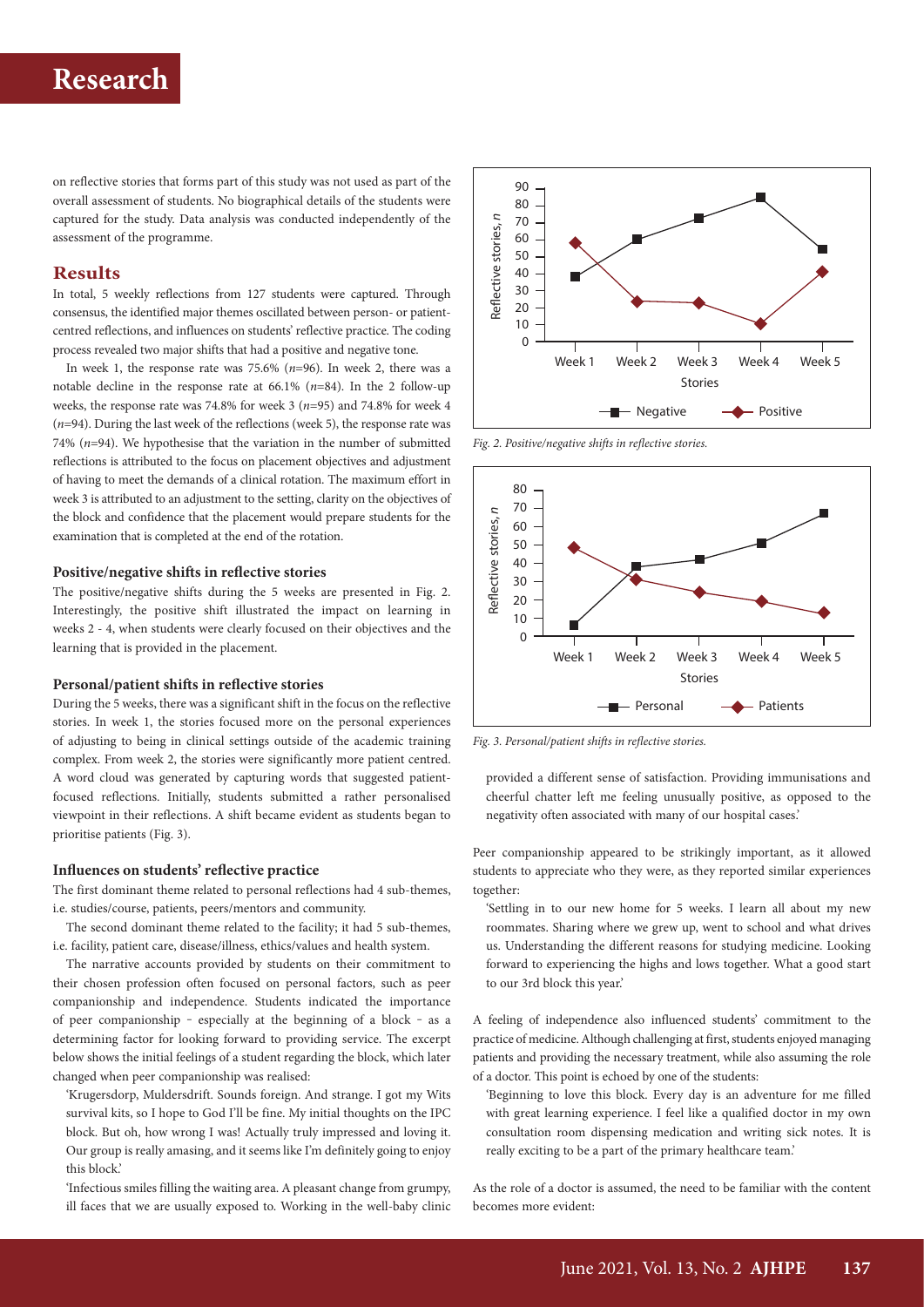'Little girl who knew her ABC, came in with red patches on her skin and knee, on history no trauma or injury, but her shins full of red, swollen mystery. What could the diagnosis possibly be? The mystery of her shins and knee. The next day it all came to me, erythema nodosum possibly.'

'You found your feet. Previously lost in seas of patients. A pre-programme due to patients. Accustoming to discipline, people you'll never meet. But now you start down a new road. Vast oceans with different tides. No one behind whom to hide. The undifferentiated territory is broad. But you use the gate keeper. It's only you.'

Having receptive staff made students appreciate their attachment to the site and, as such, developed their commitment to the profession. Students felt that having friendly staff who were willing to offer guidance when needed, greatly assisted their learning. To show appreciation towards the health facility staff, one of the students said:

'What impacted me the most this week was the friendliness and welcome reception we received from all the staff (nurses and doctors) in both the clinics and hospitals during our calls. Each person helped us achieve the most that we could, from every learning experience.'

The interest in medicine was also influenced by academic factors, such as having a significant learning experience, an opportunity to practise skills and an institutional reputation endorsement. A meaningful experience was seen as an important factor for influencing future professional practice. One student narrated how the amount of learning becomes nothing if there is no experience attached to it:

'I don't know anything! But you've spent 6 years at medical school? So? I don't know anything! Submandibular abscess, communityacquired pneumonia, infertility, urinary retention-ACUTE! So broad! So undefined! It could be anything! I could see anyone! Good! You've read it before, at least once! But, what's knowledge without experience? A challenge, of course!'

'I can see how this has the potential to be a beautiful and enriching experience. I will try in earnest to make it, even though living here in suboptimal conditions, will prove a considerable challenge. I am sure I can adapt. I will not lie, though, it has already begun to dampen my spirits.'

Significant learning experience was also evident with application of knowledge and skills learnt:

'Working in the clinics was initially challenging. The nurses, patients, diseases and problems that I encountered were unique. Even though I was equipped with the knowledge, I now needed to apply it in such a way that I had never done before. This was a new skill I had to learn. I needed to adjust.'

'My perceptions and reluctance to put effort (with all honesty) into my home visit as planned with sister Ellen was perpetually turned upside down in a matter of minutes. Seeing the harrowing nature of circumstances people live in first hand gave me a deeper appreciation for my life, and highlights the unfairness we so nearly share. Since this day no matter how much I thank my Lord, it can never be enough.'

The ability to practise skills learnt also influenced the interest students had in doing the work. The two stories below illustrate reflection on the skill. It appears that both stories relate to circumcision. In the first story, there

is an awareness of the role of after-hours calls in creating opportunities for learning though practice under supervision:

'As part of our weekend call we participated in medical male circumcision services. It was a wonderful learning experience. We were able to perfect our suturing skills. We were fortunate to be taught by a very studentoriented doctor. Who afforded us the opportunity to do circumcisions on patients unsupervised.'

In support of learning through practice, the second story illustrates mastery of skill:

'Circumcisions are easy, declared the doctor as he completed one in less than 5 minutes. Now it was my turn, with shacking hands I began taking 20 minutes for the first 'cos I lacked suturing experience. However, as I did more, I became faster - moral: practice makes perfect.'

Institutional reputation endorsement by clinical staff was another academic factor that had a positive influence on the medical students' approach to work. Students were resolute in demonstrating a commitment to the profession, as they felt that they had a responsibility to uplift the reputation of their academic institution:

'I am … from … university! So, you are from … university! You guys have your ducks in a row. This was a common response I got from most of the doctors after introducing myself. It evoked feelings of inadequacy and also activated me to excel so I can live up to the "… university student" title.'

### **Discussion**

The adoption of 55-word stories as one of the widely accepted journaling tools in family medicine, where reflective practice is just as critical as the practice of medicine itself,<sup>[8]</sup> was a novel experience for us. As a tool for professional growth and stimulating personal reflection on key training experiences, the combination of Fogarty's<sup>[7]</sup> approach and a word cloud generator became critical in guiding a process that appropriated the value of 55-word stories. Self-reflection encourages students to assume responsibility for their learning experience and also build a rapport between them and the site facilitator as they agree to disagree,<sup>[9]</sup> which is evident in the interplay of numerous factors influencing our students' 55-word stories. Furthermore, this reflection supports spending quality time with patients, becoming tuned to the patient experiences, and thus adapting to the environment.<sup>[10]</sup>

Reflective learning diaries play a role in mediating the limitations faced by medical students, and are an essential component of doctoring that is congruent with the experiences that were reflected by the students.[11,12] We propose that through this process of story-telling, the experiences of our students are validated as they connect with their patients emotionally in the process of providing healthcare.<sup>[13]</sup>

The difficult encounters that students refer to, as well as associated behaviours of feeling anxious, are similar to those reported by Shapiro *et al*. [14] In such instances, taking a moment to reflect is an opportunity to engage realistically on the range of clinical encounters as an affirming practice and a critical influence of one's professional development,<sup>[3]</sup> while also preparing for future practice.[2,15] The student narratives, while mostly focused on patient encounters, also provide insight to career affirmation that is realised,<sup>[10]</sup> professional relationships that are established and friendships that are formed at a moment in time.

Personal factors, such as having peer companionship and independence, influenced the students' commitment to the practice of medicine. This